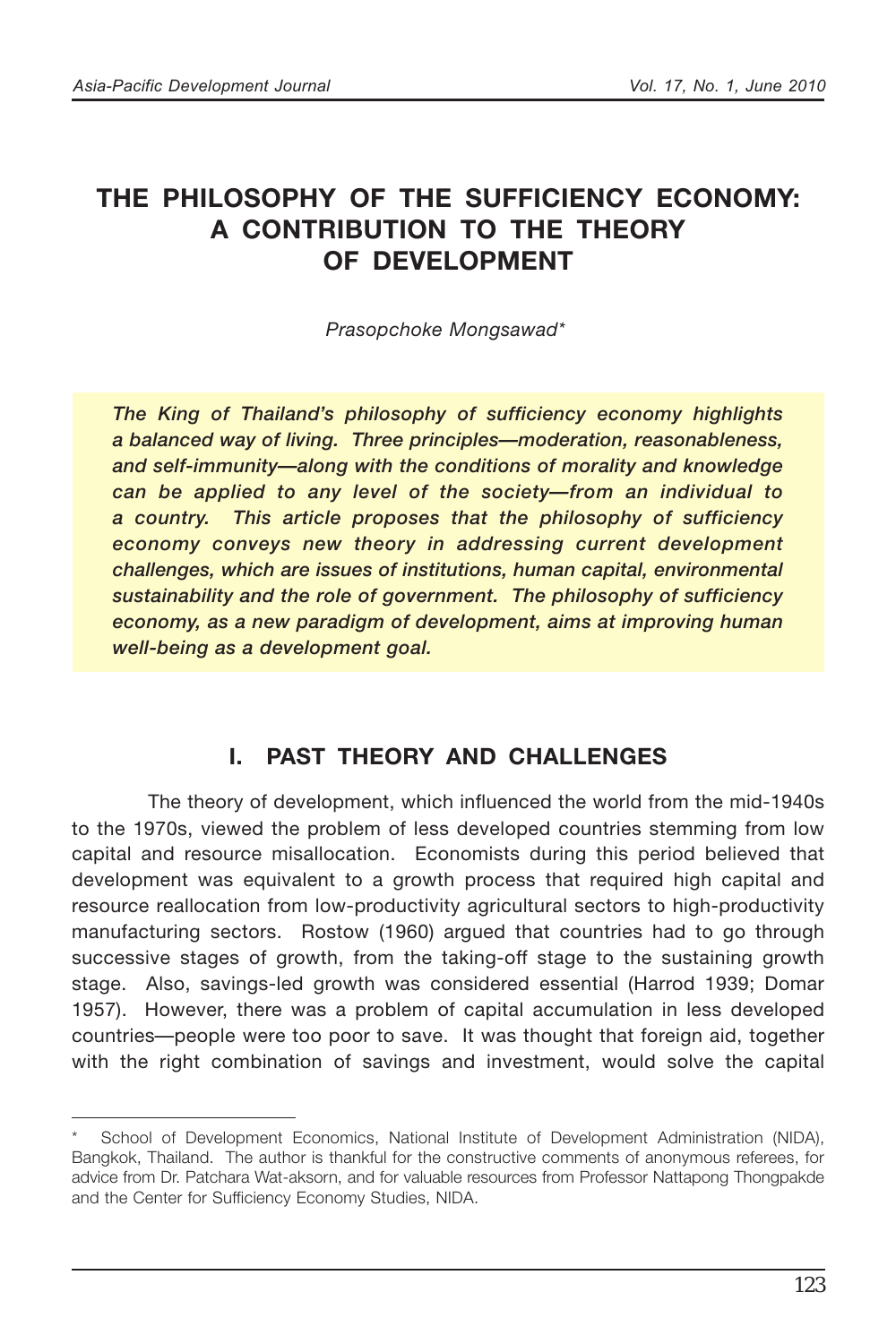accumulation problem. These patterns of growth-driven development and structural change dominated development theory at that early stage (see, for example, Singer, 1950; Lewis, 1955; Kuznets, 1955; and Prebisch, 1962).

When the theory of a non-linear long-term growth process emerged, it was considered to be a reason why a country experienced multiple stable equilibria. One equilibrium occurs at a high level of investment, thus resulting in high output and income. The other occurs at low capital and investment levels, which leads a country to a poor income situation. A country might be stuck in a bad equilibrium; such a situation is called a poverty trap. This poverty trap, together with problems of inadequate infrastructure, high social overhead capital and coordination failure, could impede the growth and development of a country for a long time. The Big Push or public-led policy helps accelerate the economy and pushes the economy out of the poverty trap (Rosenstein-Rodan, 1943; Nurkse, 1953).

Because of the successes of active Keynesian government and the Marshall Plan in the 1940s, the government was regarded as a prime mover in correcting all problems obstructing economic growth during this period. This type of economic development valued a strong role for the government. There were huge market interventions from the government, such as directing and coordinating investment flow, subsidizing investment, and opening new investment opportunities by creating new industries, especially in relation to import-substitution industries.

After the glory days of State-led development stressing capital accumulation and structural change, problems began in the 1970s. The record showed that, even with high income and industrialization growth rates, countries still suffered from high unemployment, high income inequality, excessive debt, high inflation, unbalanced growth and economic instability. As a result of these failures in the development process, the second era of development theory emerged in the late 1970s. This phase of development theory is based on the neoclassical theory, originating from the works of Milton Friedman in the 1960s, which reasserted classical principles in new models.

This phase of development theory viewed the problems of underdevelopment as resulting from overly active government. Therefore, sustaining growth and stability required that government interventions—which included price distortions in the domestic factors of production and commodity markets, and barriers to international trade—be removed. The economy would then achieve efficient movement of resources among sectors, appropriate technology adoption, and an increase in capital accumulation.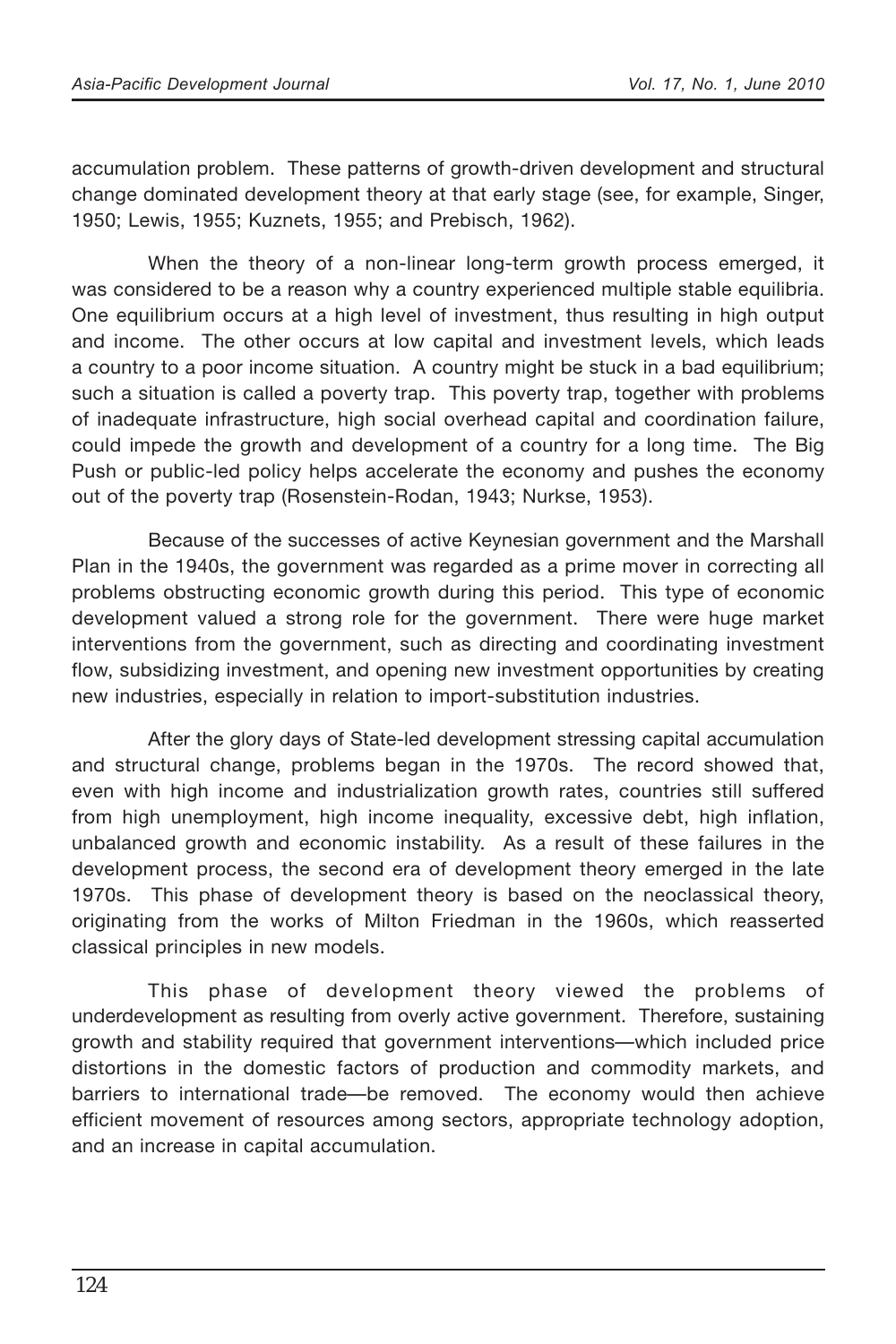From the late 1970s to the late 1990s, government failure was blamed for impediments to development. Instead, laissez-faire government was suggested as more effective (Krueger, 1990). This was an era of neoliberalism, which emphasized liberalizing domestic and international markets for both goods and factors for production, which would help a country to achieve a sustained economic growth. This market-oriented development strategy dominated the world, especially during the 1980s. The Washington Consensus,<sup>1</sup> a set of reforms aimed at stabilizing the economy via liberalization and openness, is evidence of the development thought during this stage.<sup>2</sup> However, neoliberalism eventually lost some of its credibility because of unrealistic assumptions of efficient markets and resource allocation that a country would achieve through market liberalization. Stiglitz (2002) commented that, without higher capacity to cope with risk, liberalization increased countries' risk exposure. Markedly, there were several economic collapses—such as the Mexican peso crisis in 1994, the Asian financial crisis in 1997 and the Russian ruble crisis in 1998. Also, most countries under the Washington Consensus performed poorly in terms of growth and poverty reduction (Rodrik, 2002). More importantly, the practice was not applicable to less developed countries that had been bombarded by problems of imperfect markets, incomplete or missing markets, asymmetric information, or dysfunctional or missing institutions.

The institutional problem is currently seen as one of the most challenging hurdles to development. The problem of dysfunctional or missing institutions is the root of several problems associated with market and non-market activities. Additionally, the new kinds of market failures, such as an incomplete market, transaction costs, imperfect and costly information, and the absence of futures markets (Meier, 2001, p. 21) interest economists because they are believed to be obstacles to economic growth and development.

Furthermore, capital accumulation was later seen as an insufficient source of sustainable economic growth. Technology and human capital are crucial for driving long-term economic growth. Effective use of human capital as well as the existence of a suitable institution that encourages the acquirement of technology, have been placed high on the research agenda because of the complementary effects between them.

See Williamson (2000) and (2002).

Many developing countries and countries with economies in transition adopted the neo-liberal economic policy and the Washington Consensus.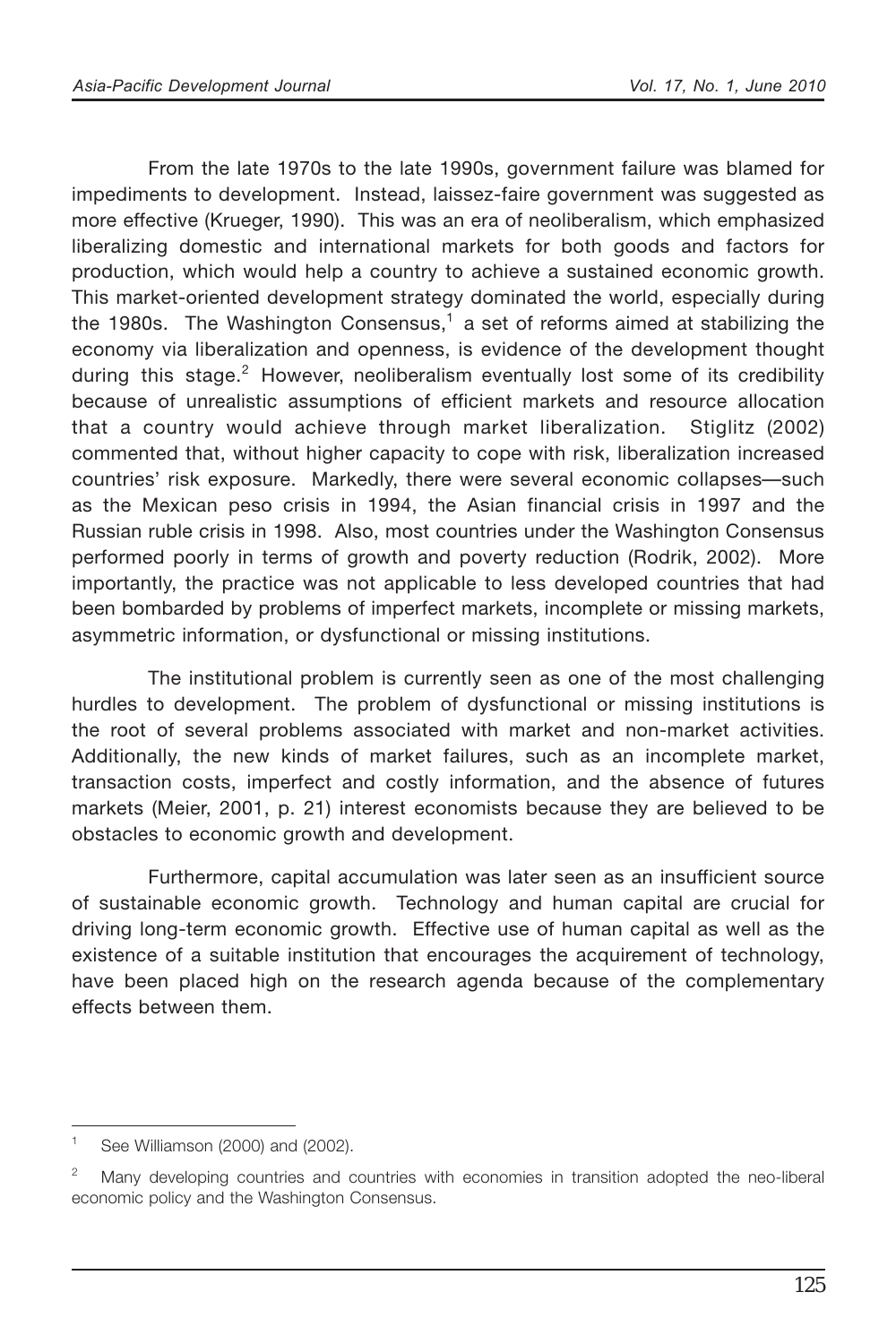The role of government has shifted from minimal to optimal.<sup>3</sup> Government becomes more active when it takes on the important task of improving the institutional setup by strengthening or creating institutions. With the right institutions, economic incentives will be created and the market will function properly. Nevertheless, the government must pay attention, not only to economic matters, but also to social development issues, including politics. Still, the problem of good governance remains an agenda of development theory.

Others focus not on aggregate economic growth but on the broader aspect of development. At the 2006 Copenhagen Consensus Conference, well-known economists, United Nations ambassadors and senior diplomats from 24 countries (accounting for 54 per cent of the world's population), prioritized current major world challenges<sup>4</sup> that needed immediate attention. Those ranking at the top were: communicable diseases; sanitation and clean water; malnutrition and hunger; and education. All of them target improvement of people's quality of life.

The Millennium Development Goals<sup>5</sup> are also aimed at improving the well-being of people, especially in less developed countries. The Goals are to eradicate extreme poverty, to achieve universal primary education, to promote gender equality and to empower women, to reduce child mortality, to improve maternal health, to combat HIV/AIDS, malaria and other diseases, and to ensure environmental sustainability. Human well-being is considered a key to achieving all other aspects of development.

Another challenge to development concerns environmental issues. Environmental sustainability has received much attention in the international arena since the Brundtland Report, *Our Common Future* (WCED, 1987), was published. It is obvious that environmental degradation and depletion of resources are clear and present dangers, and pursuing economic prosperity at the expense of the environment and natural resources is considered unsustainable. Therefore, environmental protection and natural resource conservation are requisites for development.

<sup>&</sup>lt;sup>3</sup> See, for example, Adelman (1999) and Meier (2001).

<sup>4</sup> Major world challenges include climate change, communicable diseases, conflicts and armed proliferation, education, financial instability, governance and corruption, malnutrition and hunger, migration, sanitation and clean water, and subsidies and trade barriers.

<sup>5</sup> The goals agreed to by world leaders at the Millennium Summit (see General Assembly resolution 55/2 of 8 September 2000). The purposes were to eradicate extreme poverty and specify a series of targets to be reached by 2015.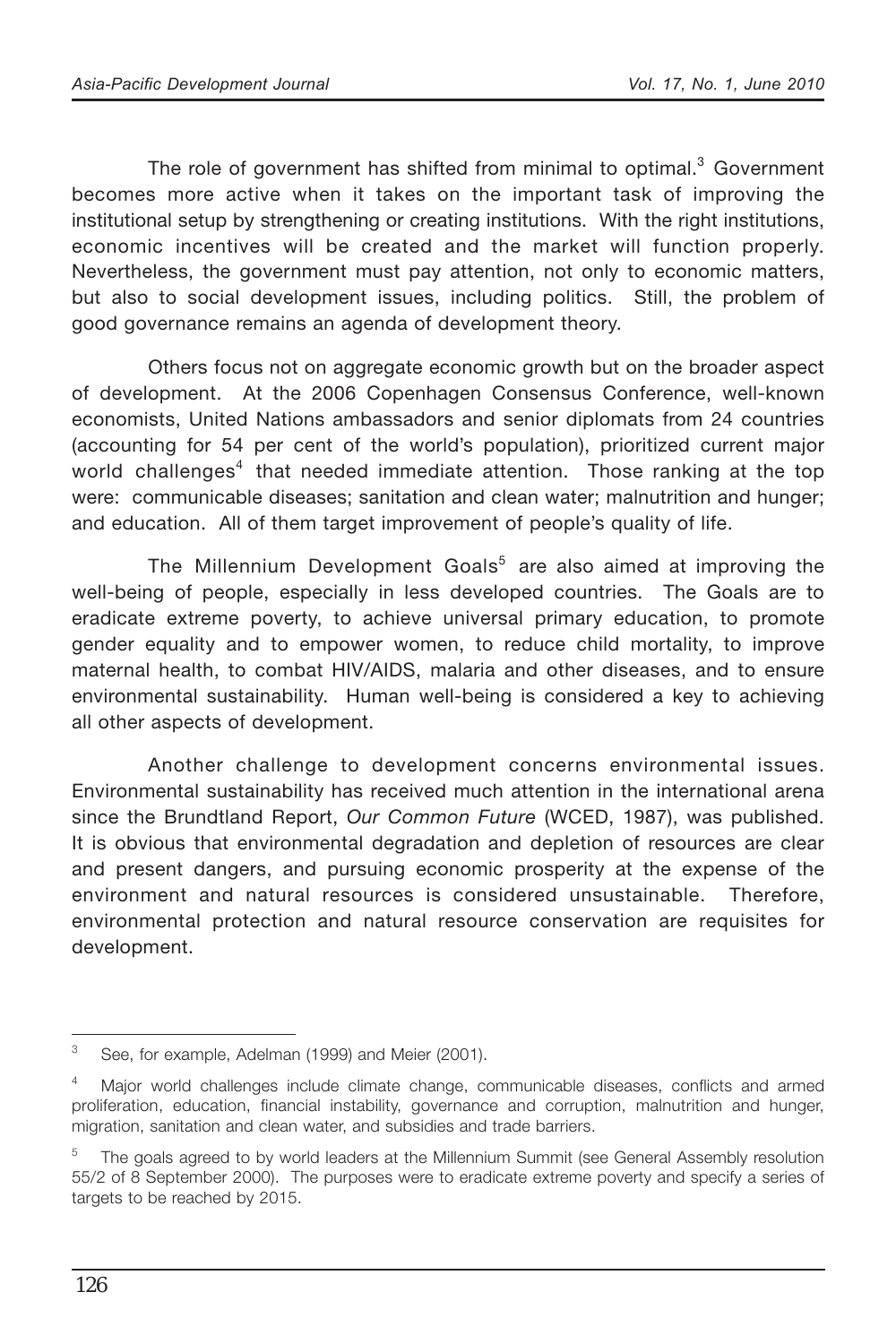From the previous discussion of past theories and other development concerns, there are still challenges in development that need to be addressed: the problems of institutions, of human capital, of environment and of the role of government.

This paper proposes a new theory of development: the philosophy of sufficiency economy. Both the theoretical framework and the practices of the philosophy are discussed in addressing the above-mentioned development challenges. The theoretical framework is in section II; section III presents the contribution of the philosophy to development concerns; and concluding remarks are included in section IV.

### **II. THEORITICAL FRAMEWORK**

King Bhumibol Adulyadej proposed the philosophy of sufficiency economy (PSE) to people of Thailand on 4 December 1997. $6$  The philosophy guides people in living their lives according to the middle path. The concept of PSE can be applied to the individual level, the community level and the national level. The following is a synthesis of the philosophy, with royal approval:

*"Sufficiency economy" is a philosophy that stresses the middle path as the overriding principle for appropriate conduct by the populace at all levels. This applies to conduct at the level of the individual, families, and communities, as well as to the choice of a balanced development strategy for the nation so as to modernize in line with the forces of globalization while shielding against inevitable shocks and excesses that arise. "Sufficiency" means moderation and due consideration in all modes of conduct, as well as the need for sufficient protection from internal and external shocks. To achieve this, the application of knowledge with prudence is essential. In particular, great care is needed in the utilization of untested theories and methodologies for planning and implementation. At the same time, it is essential to strengthen the moral fibre of the nation, so that everyone, particularly political and public officials, technocrats, businessmen and financiers, adhere first and foremost to the principles of honesty and integrity. In addition, a balanced approach combining patience, perseverance, diligence, wisdom and prudence is indispensable to*

 $6$  For more detail on the emergence of PSE, see Thongpakde (2005).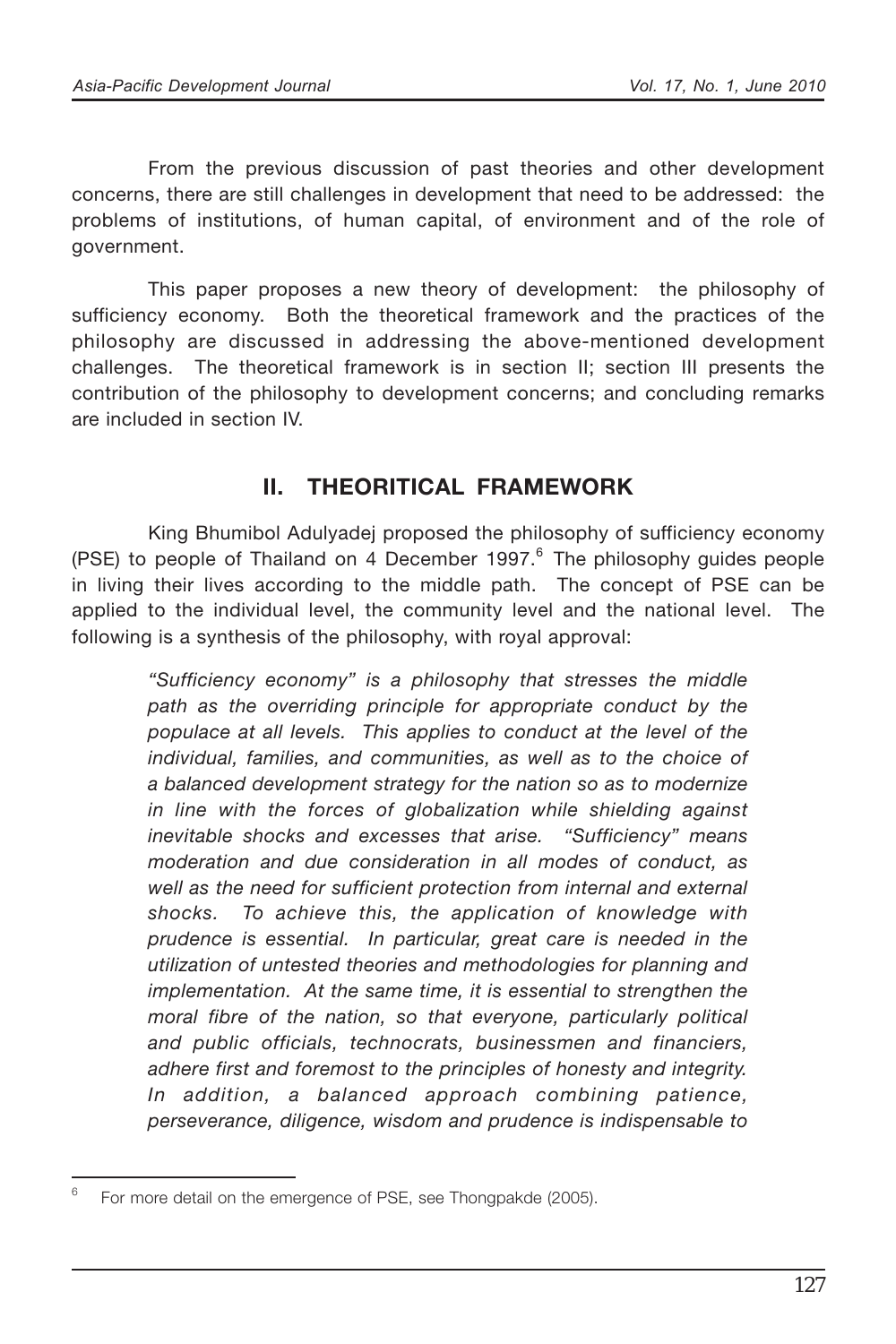*cope appropriately with the critical challenges arising from extensive and rapid socio-economic, environmental and cultural changes occurring as a result of globalization.*

Figure 1 illustrates the PSE framework. The three interlocking elements represent the three principles of the PSE: moderation, reasonableness and selfimmunity. These three principles are interconnected and interdependent. Moderation conveys the idea of people living their lives on the middle path, not the extremes. People should rely on themselves without overindulgence. This way of living occurs when people have reasonableness—accumulated knowledge and experience, along with analytical capability, self-awareness, foresight, compassion and empathy. They must be aware of the consequences of their actions, not only for themselves but also for others. The third principle, self-immunity, refers to the ability of people to protect themselves against any external turbulence and to cope with events that are unpredictable or uncontrollable. It implies a foundation of self-reliance, as well as self-discipline. Apart from these three components, two other conditions are needed to make the principles of sufficiency economy work: knowledge and morality. Knowledge encompasses accumulating information with insight to understand its meaning and the prudence needed to put it to use. Morality refers to integrity, trustworthiness, ethical behaviour, honesty, perseverance, and a readiness to work hard.

By practicing these three principles with the two underlying conditions, people would be able to live securely in harmony in a sustainable society and environment. Such a way of living does not signify self-sufficiency; rather, it reflects self-reliance—the ability to tolerate and cope with all kinds of malign impacts of globalization.

The application of PSE is not limited to the individual; it can also be applied to several different practices, one of which is private business. PSE encourages corporate pursuance of sustainable profit via ethical approaches, including good corporate governance, social responsibility, mindfulness of all stakeholders, and business prudence with risk management. The Siam Cement Group, the PTT Public Company, Toshiba Thailand, the Pranda Jewelry Company and the Chumporn Cabana Resort are examples of corporations implementing PSE (RDPB, 2008).

PSE can also be applied to a country's economic policy. The concept of PSE helps shape economic policy in managing factors of production: physical capital, human capital, natural capital and social capital towards achieving quality growth. Such growth stresses people's well-being, sustainable environment,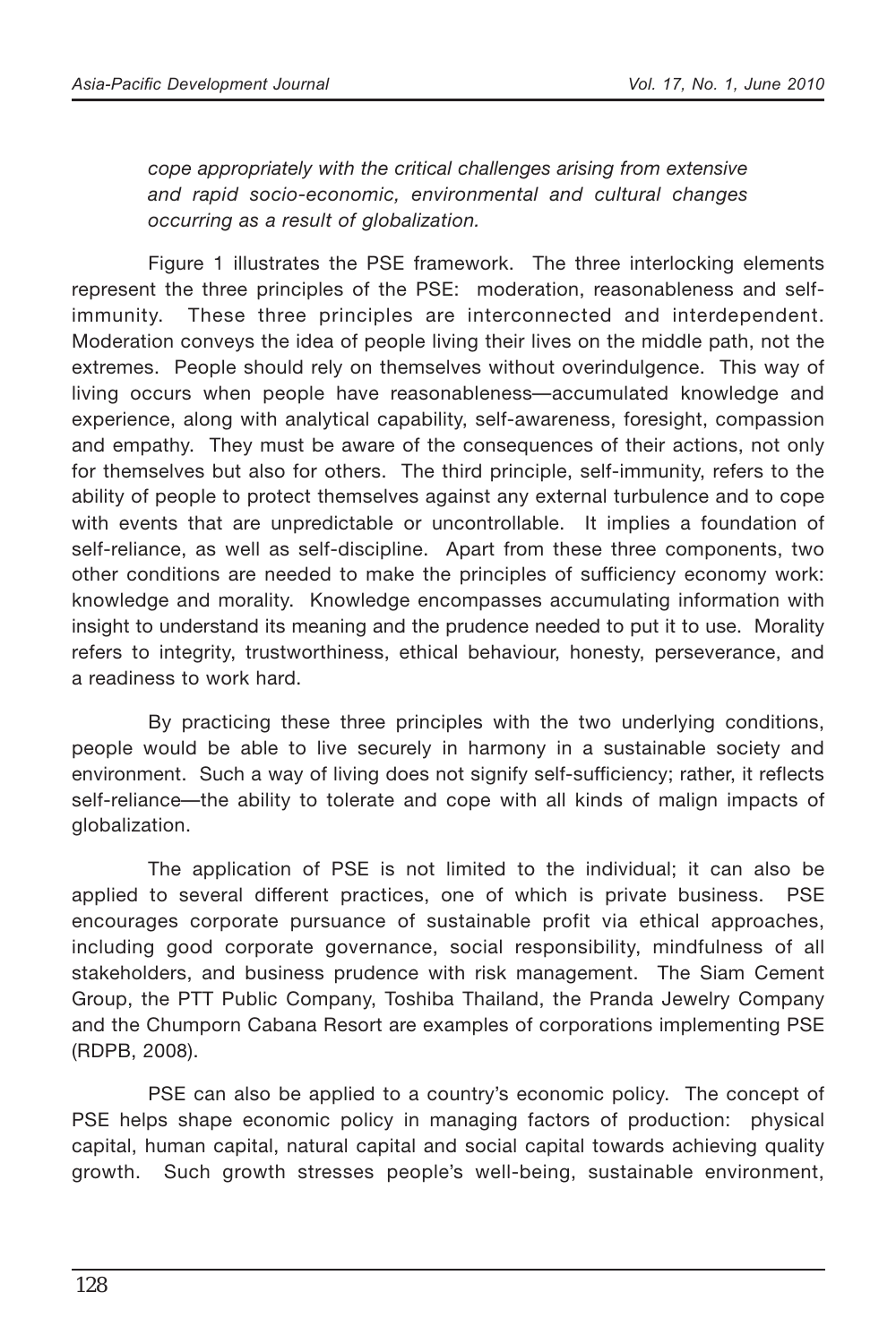



*Source:* Thongpakde (2005).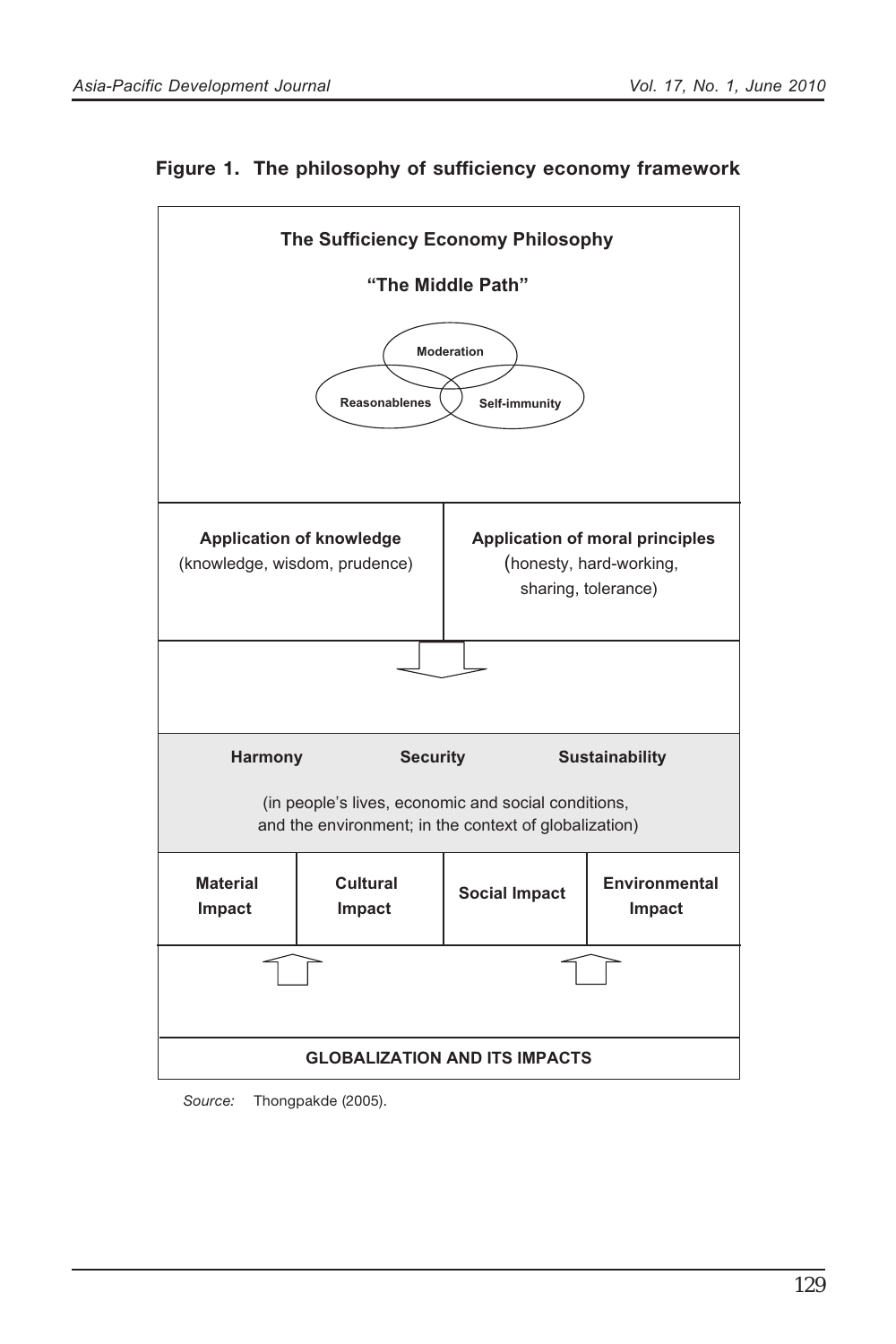a steady growth rate, global risk management, and good governance (Mongsawad, 2007).

## **III. THE CONTRIBUTION TO DEVELOPMENT**

This section shows how PSE is employed to address current development challenges. As indicated above, these challenges concern institutions, the environment, human capital and the role of government. PSE conveys new ideas in dealing with these concerns, and offers a new paradigm of development that treats improving human well-being as a development goal.

#### **Institutions**

At the current stage of economic development research, the new generation of development theorists (Meier, 2001) agrees that "institution matters." Institutional failure has caused a wide range of economic and development problems, ranging from asymmetric information, missing markets and moral hazard to governance and regulation issues (Yusuf and Stiglitz, 2001; Meier, 2001; and Bardhan, 2001). The problems concerning dysfunctional or nonexistent institutions are believed to be severe in developing economies. In the search for solutions to these problems, a great deal of contemporary literature has been devoted to extending the scope of research beyond economic boundaries to the cultural and societal issues that affect the economy in order to explain the institutional gap resulting in poor economic development through the concept of social capital.

Social capital, as defined by Collier (1998), is the internal social and cultural coherence of the society. This includes the norms and values that govern interaction among people and the institutions embedded in society. The two main components are government social capital and civil social capital. Government social capital represents formal institutions, such as law and order and good governance, while civil social capital implies informal institutions, such as trust, reciprocity, interpersonal networks and norms. Civil social capital has been recognized as an effective way of dealing with the absence of formal institutions in traditional societies.

Narayan (1999) points out the relationship between civil social capital and formal institutions in terms of both complementarity and substitution. In welldeveloped economies with strong formal institutions, civil social capital complements formal institutions, while, in less developed economies with absent or dysfunctional formal institutions, social capital becomes a substitute.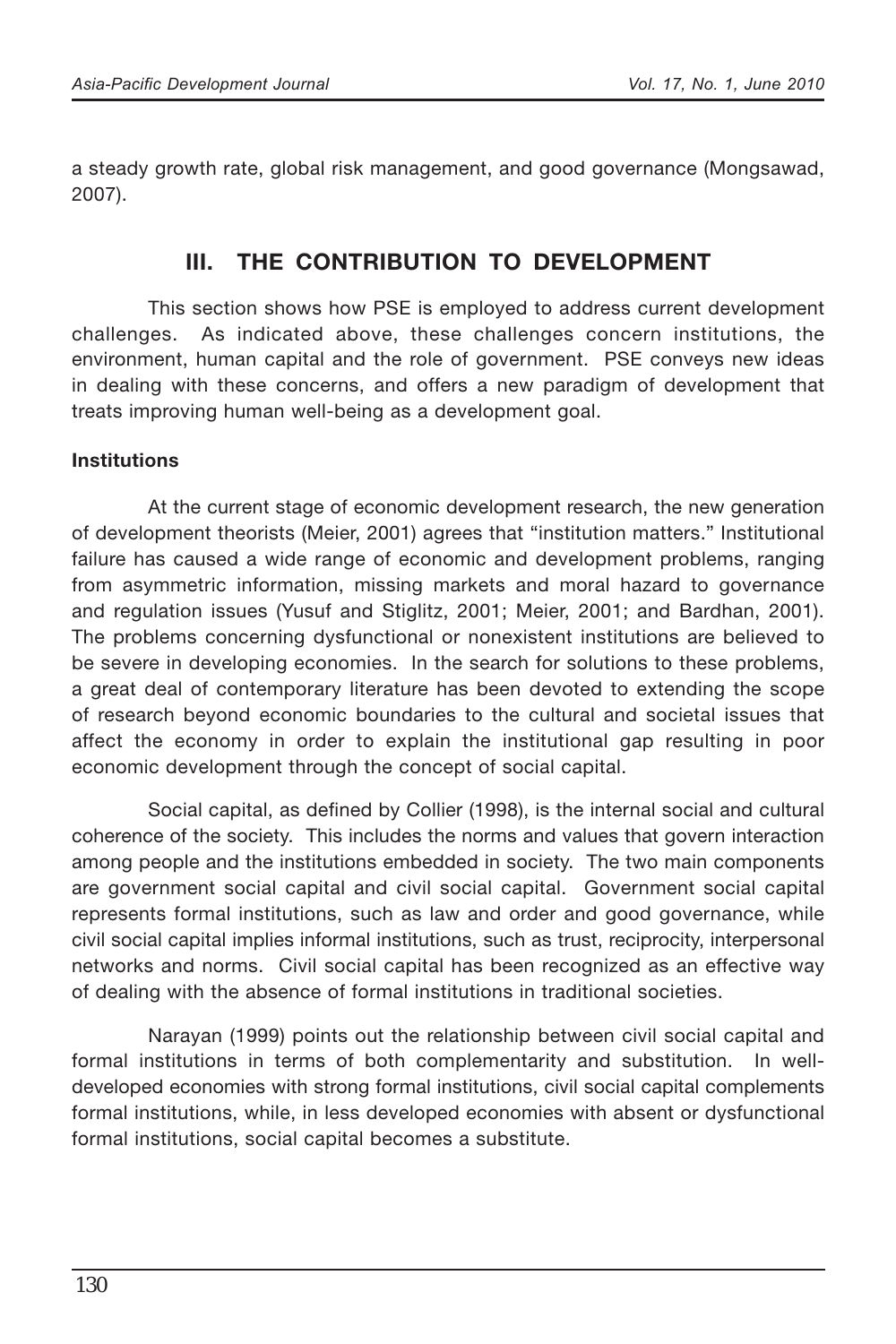Civil social capital helps solve economic problems at the microlevel, as noted by Iyer and others (2005), because it changes the social environment, which affects individual decision-making. The problem of asymmetric information can be alleviated via social networks and trust, so cooperative activity can be achieved repeatedly. Because of these benefits, civil social capital is believed to assist in improving economic performance, civic engagement and human well-being (Whiteley, 2000; Knack and Keefer, 1997; and Narayan, 1999).

Trust, a key element of civil social capital as Dasgupta (2005) suggested, has been recognized as a very important factor in economic transactions. In a society without formal institutions, such as insurance and law and order, the informal institution can control trust through social appreciation and social punishment. The morality condition of PSE relates directly to this issue. According to this condition, trustworthiness, honesty, and integrity are essential in determining behaviour, decision-making and interaction among people in the society. Therefore, a society in which people have the PSE mindset, economic activities should be enhanced. Moreover, interpersonal relationships, kinship and social networks are other elements of social capital that are essential for the society. Individuals and society benefit from this network in several ways. For example, people in the community may look after or take care of each other, help each other out, ward off bad influences and help build networks. All of these can be witnessed in a community with a "sufficiency-oriented" mind.

The Koy-Rut-Tak-Wa community<sup>7</sup> is a good example of a Muslim community with a sufficiency economy mindset and strong social capital. Trustworthiness, integrity, honesty and altruism are fundamentals of this community. The community has never had incidences of violence, burglary, or drug or security problems. People in the community look after each other and reach out to others. The community polices itself and sets up a "house group" whereby houses in close proximity to each other look after each other and help each other when there is a need. Each house group has its own head, who represents the group in the community council. This social capital works very well in the Koy-Rut-Tak-Wa community.

The morality condition of PSE can be viewed as kind of social capital that direly needs to be embedded in the society. This social capital will help alleviate the institutional problems in the economy. It will assist in forming and shaping strong formal institutions, such as good and honest government. The morality condition as an informal institution also plays a very significant role by substituting for formal institutions in cases of dysfunctional or missing formal institutions. With

<sup>&</sup>lt;sup>7</sup> Located in Nongchok, Bangkok Province, Thailand (NESDB, 2005).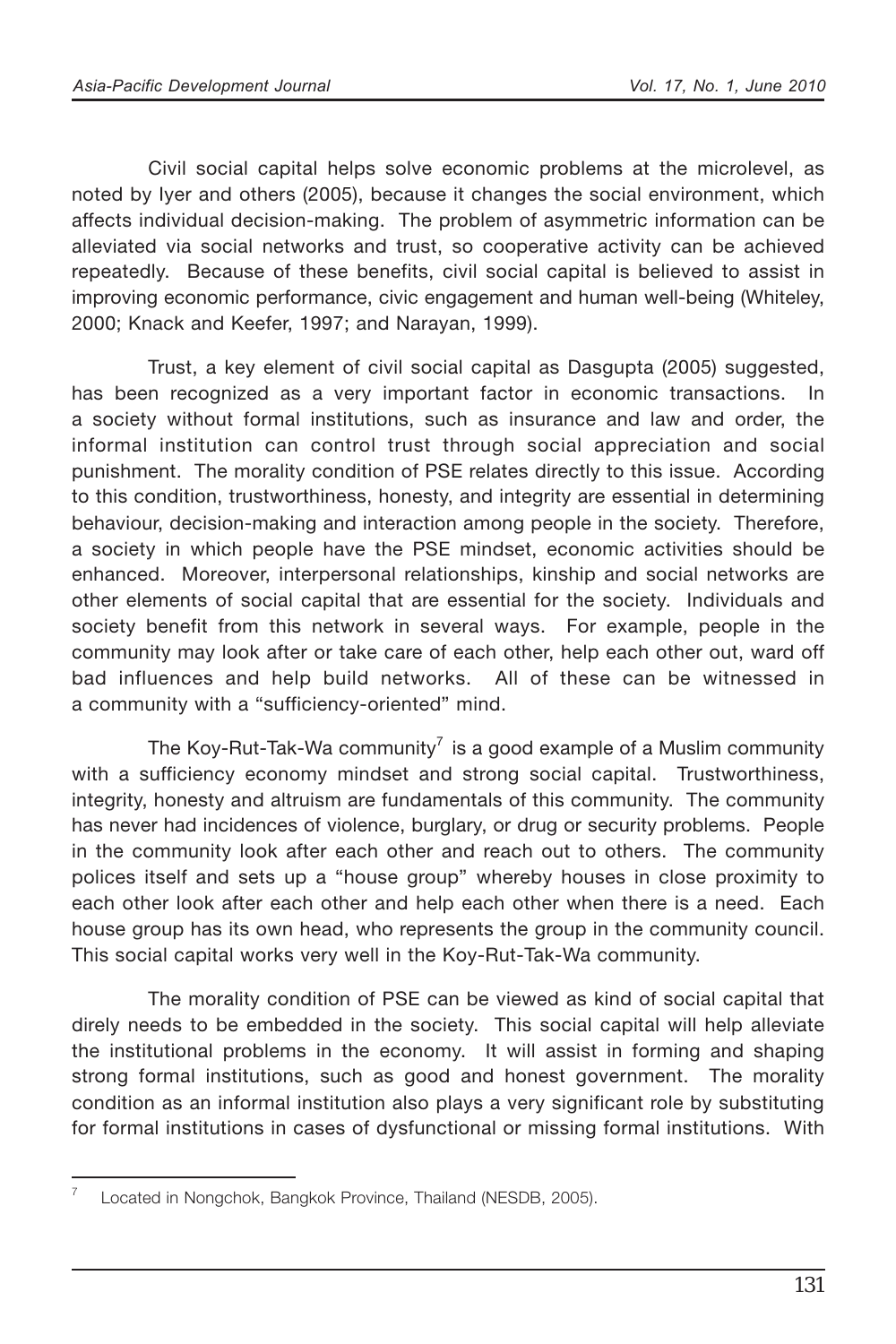strong trustworthiness, honesty, integrity, sharing, and altruism, there can be proper economic and non-economic activities.

#### **Human capital**

We all should be able to agree that the ultimate goal of development is not economic growth per se but, rather, to improve human well-being because the majority of the world's population still suffers from poverty, preventable diseases, and lack of other basic necessities.

Improving human well-being does not only involve monetary or asset value; people's ability to make their own choices is now widely considered vital as well. The alleviation of poverty, the building of capabilities, the reduction of vulnerability, and the protection of civil and political freedom are the key elements needed to improve the quality of people's lives.

Poverty is the major impediment to development and the main cause of low quality of life. In the developing world, people are extremely poor, and the society is often not self-reliant (El-Ghannam, 2002). PSE attacks this problem at a very fundamental level by emphasizing the idea that individuals and families, most importantly, must be self-reliant.

In Thailand, a typical family often grows cash crops or mono-crops that are profitable at the time. However, the profit from these crops depends on the market price, and this dependence increases the family's vulnerability to external price shocks. Oversupply of the product reduces the price tremendously, thereby forcing the family to borrow for reinvestment. What is even worse is that they then have to borrow money in order to buy their own food since they cannot eat their cash crops.

In order to achieve self-reliance, according to PSE, a family should change from mono-crop or cash-crop farming to integrated farming. A combination of plants, especially food plants, such as rice, vegetables and fruit, are recommended for planting on the farm. Before the produce or value-added transformed produce is put up for sale, a sufficient quantity of it should be kept for the family's own consumption. Also, farm animals, such as cattle, play a significant role in the integrated farm, as they provide for the family's consumption needs. Measures such as this build self-reliance—doing away with that characteristic of poverty.

A real-life example is Boonchuey Klongkaew, a Thai farmer from Ban Nong Glang Dong village who adopted the PSE approach of self-reliance.<sup>8</sup> The 70-year-

<sup>&</sup>lt;sup>8</sup> Ban Nong Glang Dong village, Prajuabkirikan Province, Thailand (NESDB 2005).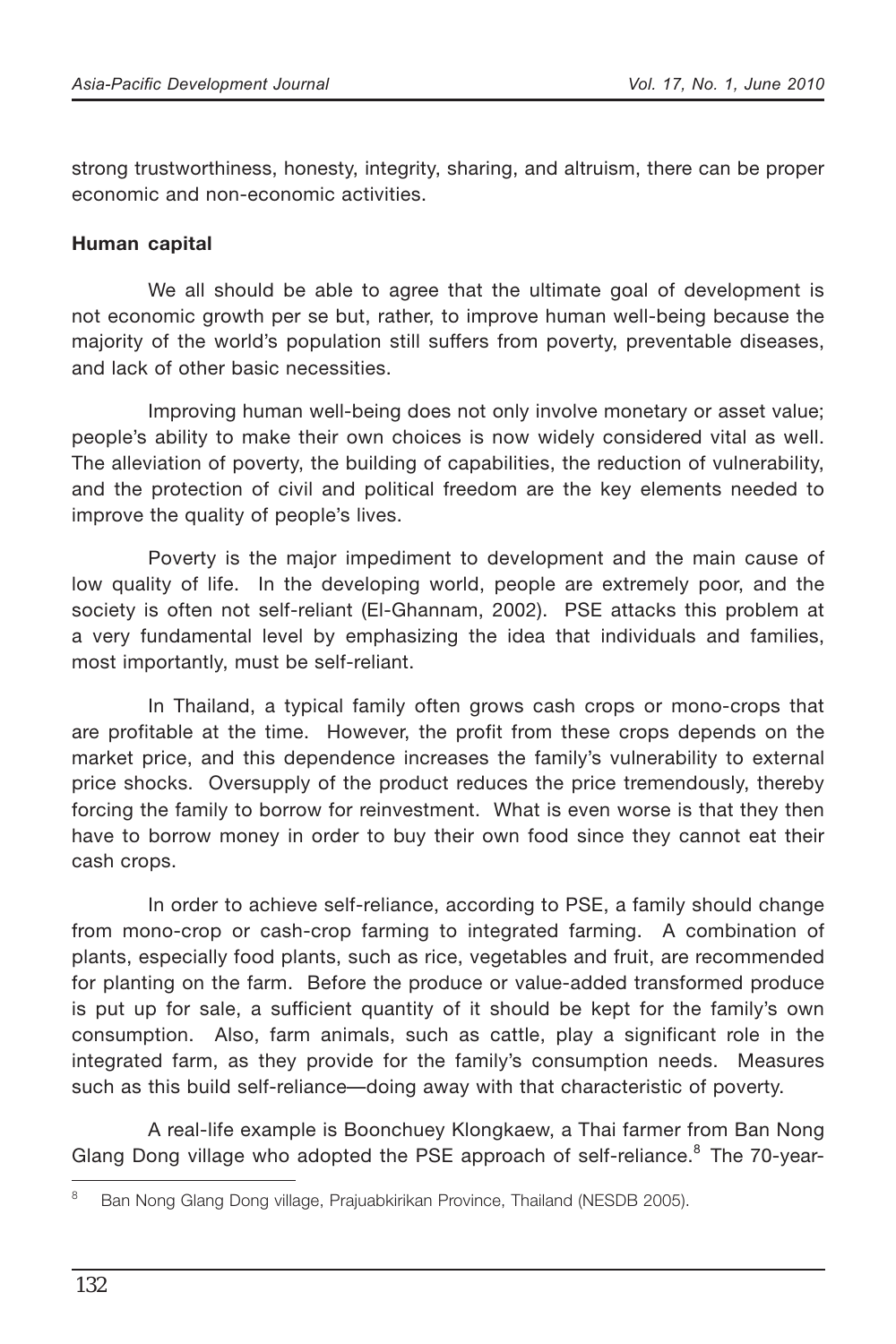old Booncheuy once grew cash crops, such as sugar cane, pineapple and tapioca, on his 64-rai farm in the hopes of high profits. However, he accumulated a huge amount of debt and became poor. After he started practicing integrated farming, though, his life turned completely around. He now has plenty of food to meet his own needs and more than enough surplus for trade. Additionally, he has enough money to repay all of his debts and to save for security. He now lives a peaceful life with dignity. He is now self-reliant.

The concept of self-reliance is also applicable at the community level. The villages of Ban Moung Wan and Koak Chareon<sup>9</sup> are good examples of communities that have engaged in savings schemes and successfully reduced expenses and debt while increasing their savings. These communities began with a microsavings scheme involving a group of 10 people. The members were required to save a very small amount of money every week. Over time, the group has become much bigger and stronger, with 667 members and a savings account of 7.5 million baht.

Instead of obtaining loans from outside banks, people now borrow from the community savings account, which creates benefits for the community. The profits from the lending are divided into two parts: one is returned to the members and the other is used for community activities. This kind of savings exemplifies the immunity aspect of PSE, whereby people help guard themselves against external shocks.

Community shops, rice mills and car services are examples of how these two villages have successfully helped the communities. Parts of the benefits from these projects, including the savings programme, are contributed to the community welfare fund, which is used for community activities and to help orphans, the poor and neglected elders.

These welfare programmes and mutual activities, as well as many other programmes and activities<sup>10</sup> suggested by PSE, significantly enhance the immunity of the communities and reduce their vulnerability to various kinds of shocks (for example, economic, cultural, social). Examples of such welfare systems are community health centres, community cooperatives, village funds, funeral funds, and cultural and religious activities.

Other key aspects of improving human well-being are the opportunity to build one's own capability and reduce one's vulnerability so that the future can be

<sup>&</sup>lt;sup>9</sup> Ban Moung Wan and Ban Koak Chareon villages, Burerum Province (NESDB 2005).

<sup>&</sup>lt;sup>10</sup> See, for example, NESDB (2004), NESDB (2005), Buasai (2006), and RDPB (2008).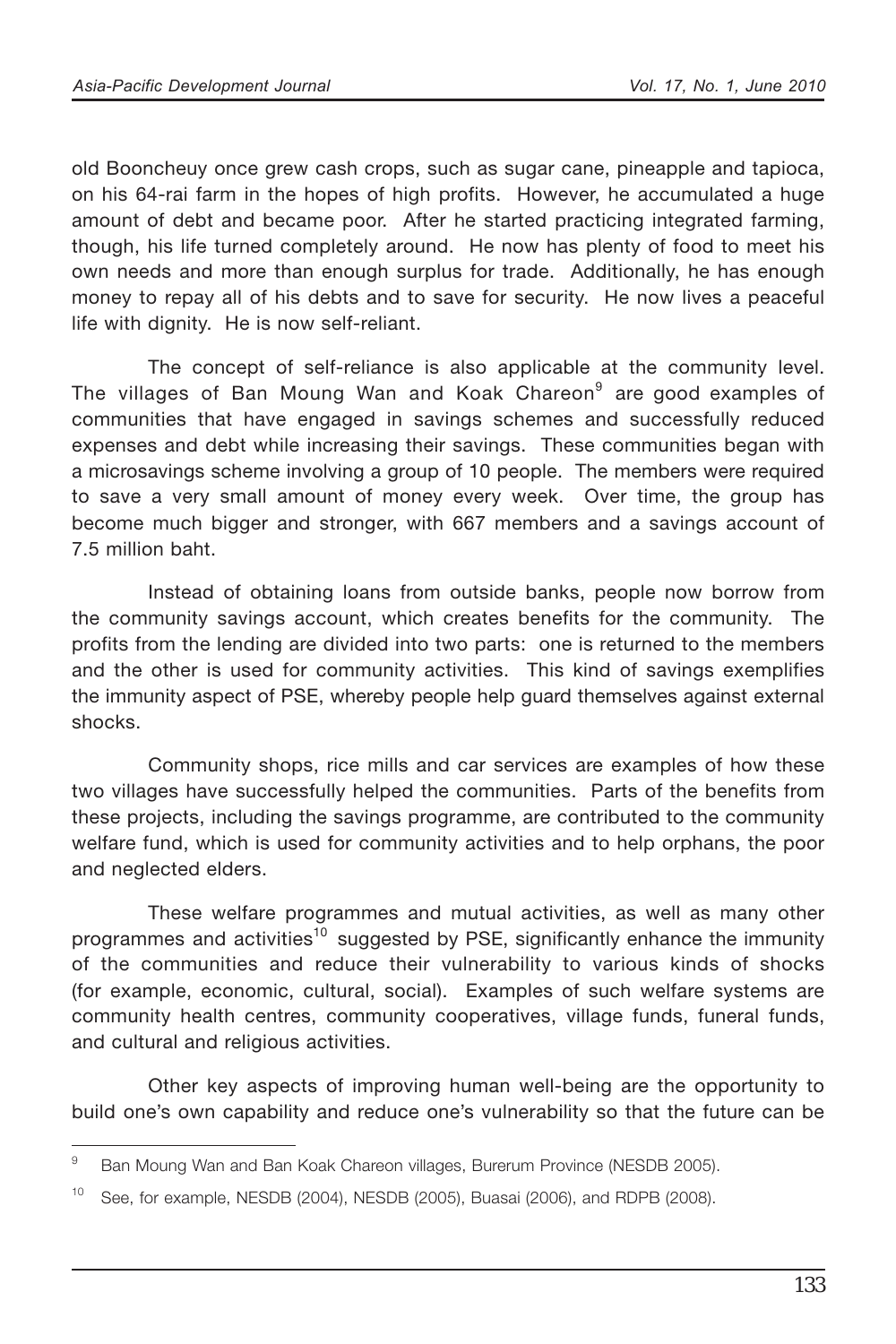shaped and choices made. To achieve these aspects of well-being, one needs to acquire knowledge—one of the key conditions necessary for achieving PSE. Without knowledge, it would be impossible to be reasonable and self-immune, as these two principles require rational decisions, information gathering, previous experience, analytical skills and adaptability. Accumulating knowledge, therefore, is essential, whether through a formal educational system or through real-life experience.

One inspiring instance of a person who accumulated knowledge to build his capability and reduce his vulnerability is Vinai Suwanatri, a farmer from Ban Lum Ma Kam.<sup>11</sup> In 1999, Vinai employed what he calls the "five knows": (1) know yourself; (2) know the problem; (3) know the resources; (4) know how to manage; and (5) know how to plan. Utilizing this information, he analysed his life and his mistakes. He realized that he had to change the way he lived. He stopped drinking, smoking and gambling. He started saving and put an end to unnecessary spending. He shifted from a cash crop to an integrated farm and embraced the environment. Within three years, he had paid off all of his debt and was out of the poverty trap. He found that his true happiness came from practising PSE. Now, he has security in life and helps educate other people about what he learned from his experience.

At the community level, Koy-Rut-Tak-Wa<sup>12</sup> placed emphasis on education by founding a community Islamic elementary school. The school not only provides a formal curriculum but also stresses real-life issues to guard against bad influences from outside the community, such as drugs and violence.

Another example of the impact of PSE on education is that of Ban Bau village, one of 900 villages in the Inpaeng network<sup>13</sup> practising the PSE. Ban Bau village has set up a project called "Children of the Inpaeng", which aims at action-based learning from both the community (culture and experience) and the outside world. Such skills as critical thinking, decision-making, leadership and teamwork are emphasized. The results are impressive, as there has been a great deal of improvement in the children's learning process (UNDP, 2007, p. 44).

The aspect of the PSE that improves human well-being entered the international arena when UNDP investigated the contribution of PSE to human development. It stated that, like the UNDP agenda on development, the heart of

<sup>11</sup> Ban Lum Ma Kam, Chachengsao Province (RDPB 2008).

<sup>&</sup>lt;sup>12</sup> Koy-Rut-Tak-Wa community in Nongchok, Bangkok Province, Thailand (NESDB 2005).

<sup>&</sup>lt;sup>13</sup> The Inpaeng network covers 900 villages in four north-eastern provinces of Thailand (UNDP 2007).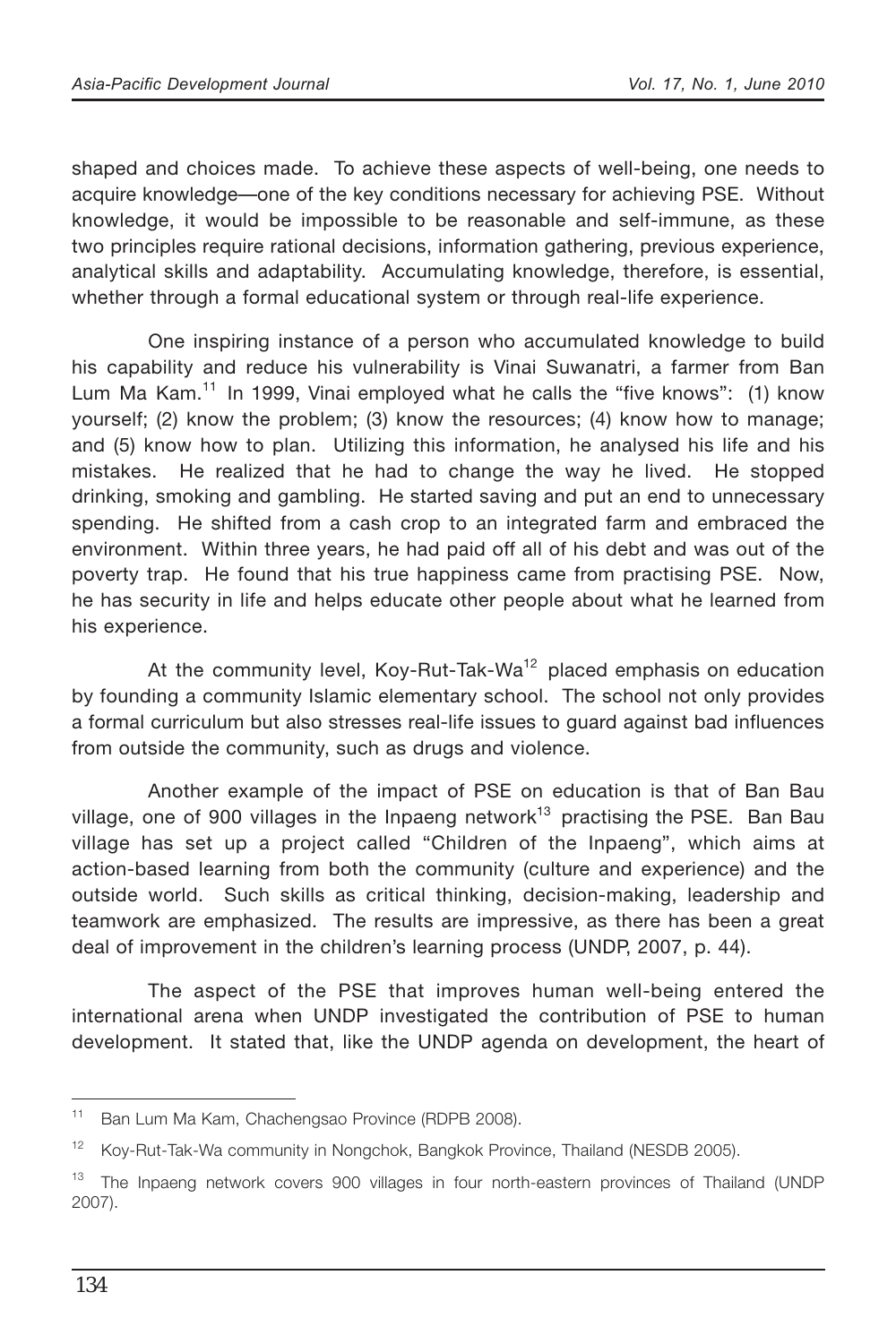development in the context of the PSE is people's well-being. People focus on living up to their own potential and lead the fullest life possible in freedom and dignity.

However, the PSE provides more for human development in two respects. One is through PSE process (that is, the three principles), which can be used for analysing situations, identifying objectives, setting plans and taking decisions (UNDP, 2007, p. 70); this process is applicable at any level of society. The other is the mental and spiritual development aspect of PSE. When embraced in any type of development, these values yield mental and spiritual well-being at the individual level and provide an ethical focus culture at the organizational level.

Moreover, PSE enables people to reap benefits from the insight into peacefulness; they have more profound lives as a result of the moral principle. Hard work, integrity, honesty, sharing and altruism play vital roles in human well-being. With a balanced-way of living, morality lifts up people's spirits and shows that living is a deeply meaningful phenomenon. This represents another kind of freedom: freedom from the trap of materialism in which many people find themselves today. It is a freedom enjoyed by those who have the PSE mindset.

#### **Environmental sustainability**

One of the biggest concerns, not only for economists but also for governments, non-governmental organizations and ordinary people, is the environment. To achieve economic prosperity at the cost of environmental degradation, deforestation, pollution, and depletion of resources is now viewed by many as poor decision-making.

As Stiglitz (2006) pointed out, a country aiming for high GDP growth might employ bad policies and make bad decisions on environmental issues; an example is Papua New Guinea's decision on gold and copper mines in 1984, which resulted in devastating environmental problems several years later. GDP growth numbers can be illusive because they do not account for the depletion of resources or environmental degradation. If they accounted for the environmental degradation, then GDP growth could be significantly lower. ADB (1997) and Bojö (1996) (cited in Thomas and others, 2000, p. 86) estimated the cost of degradation of natural resources (such as soil degradation), in China and Africa. Their studies showed that soil degradation cost the GDP of China as much as 5 per cent and as much as 10 per cent of the agricultural GDP of Africa.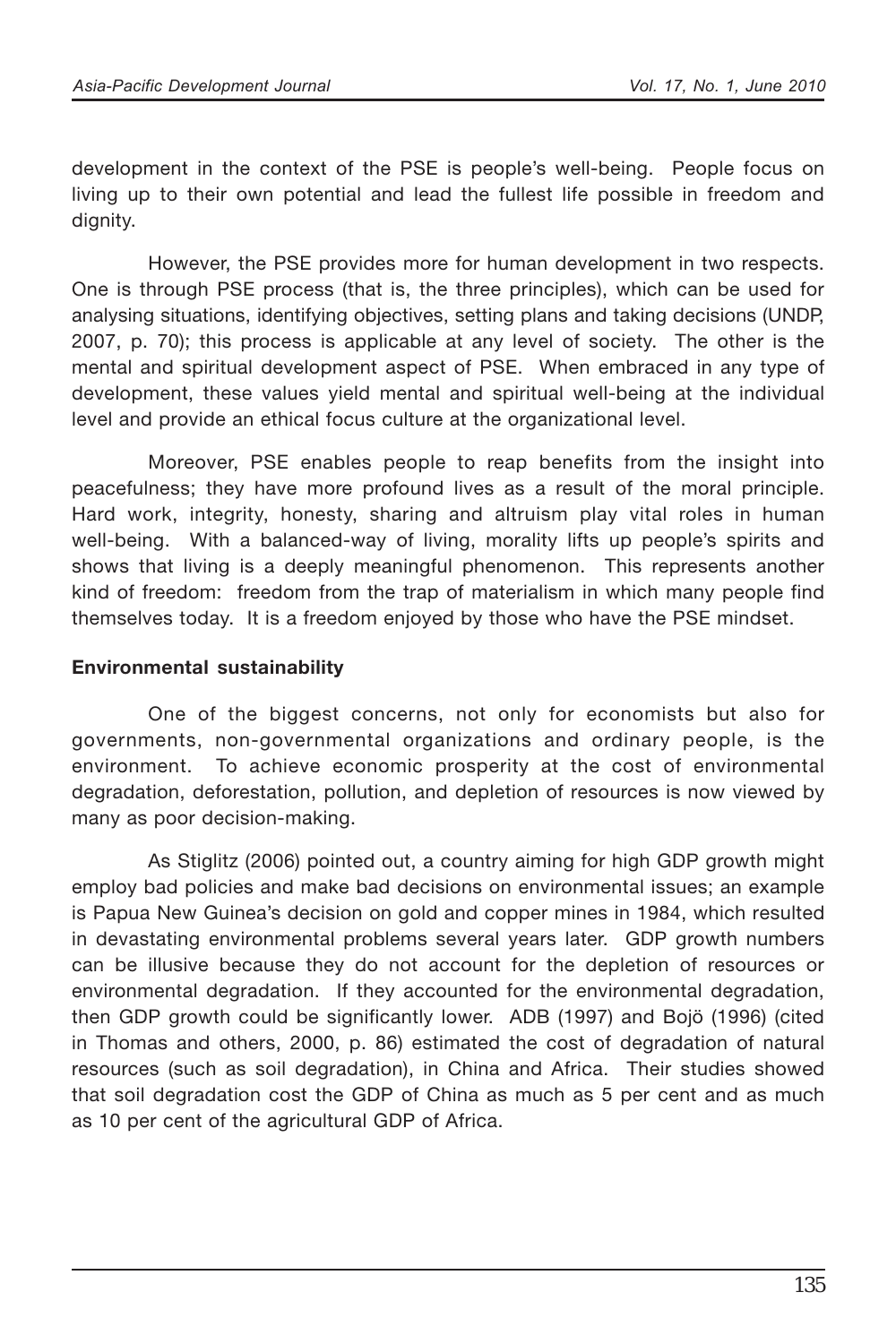Several studies have shown a correlation between income growth and environmental degradation. One such study is Naidoo (2004), which showed the impact of the depletion of resources, as with forest clearance, on income growth. The findings indicated a strong positive relationship between the two: the larger the forest clearance of a country, the faster the growth rate. Likewise, Thomas (2001) investigated a relationship between GDP growth and the indicators of environmental sustainability (for example, changes in carbon dioxide emissions and changes in forest cover). The result showed a strong negative relationship. All the evidence confirms the notion that the high income growth that a country achieves is sacrificed by the depletion of natural resources and the environment.

Environmental degradation, such as water pollution, unarguably has a stronger effect on the poor, whose incomes depend mainly on natural resources. Additionally, the poor are more vulnerable to the health hazards caused by environmental degradation.

This problem affects not only monetary value (such as the cost of medical care and the loss of cultivated areas) but also the quality of people's lives. In both the industrial and agricultural sectors, overexploitation and abuse of the environment aimed at achieving high income have led to environmental problems that have had tremendous negative effects on human well-being. Humans should embrace the environment and live in harmony with it.

The sustainable development concept of Brundtland's (WCED, 1987), emphasizing responsible consumption by the current generation without compromising that of future generation, is consistent with PSE. Reasonableness and moderation with regard to the environment and natural resources will lead to environment sustainability. The self-immunity aspect of PSE reminds people to embrace the environment and to conserve it for the future.

One serious case of unreasonableness and immoderation in environmental consumption is deforestation or forest clearance. Deforestation denudes mountains, giving rise to mudslides during heavy rainfall. In Thailand, there have been mountain mudslides that cost people their lives and destroyed property, including houses, infrastructure and cultivated lands.

After a devastating mudslide in 1996, Ban Wang-lum village, a small community in the southern Thai province of Ranong (NESDB 2005), began adhering to PSE. To preserve the forest, the moderate, reasonable and self-immune villagers stopped cutting trees from the mountains and, in 1999, started planting timber trees in their own "community forest". A seven-member committee was formed to monitor the utilization of the forest. Now, instead of cutting trees from the forest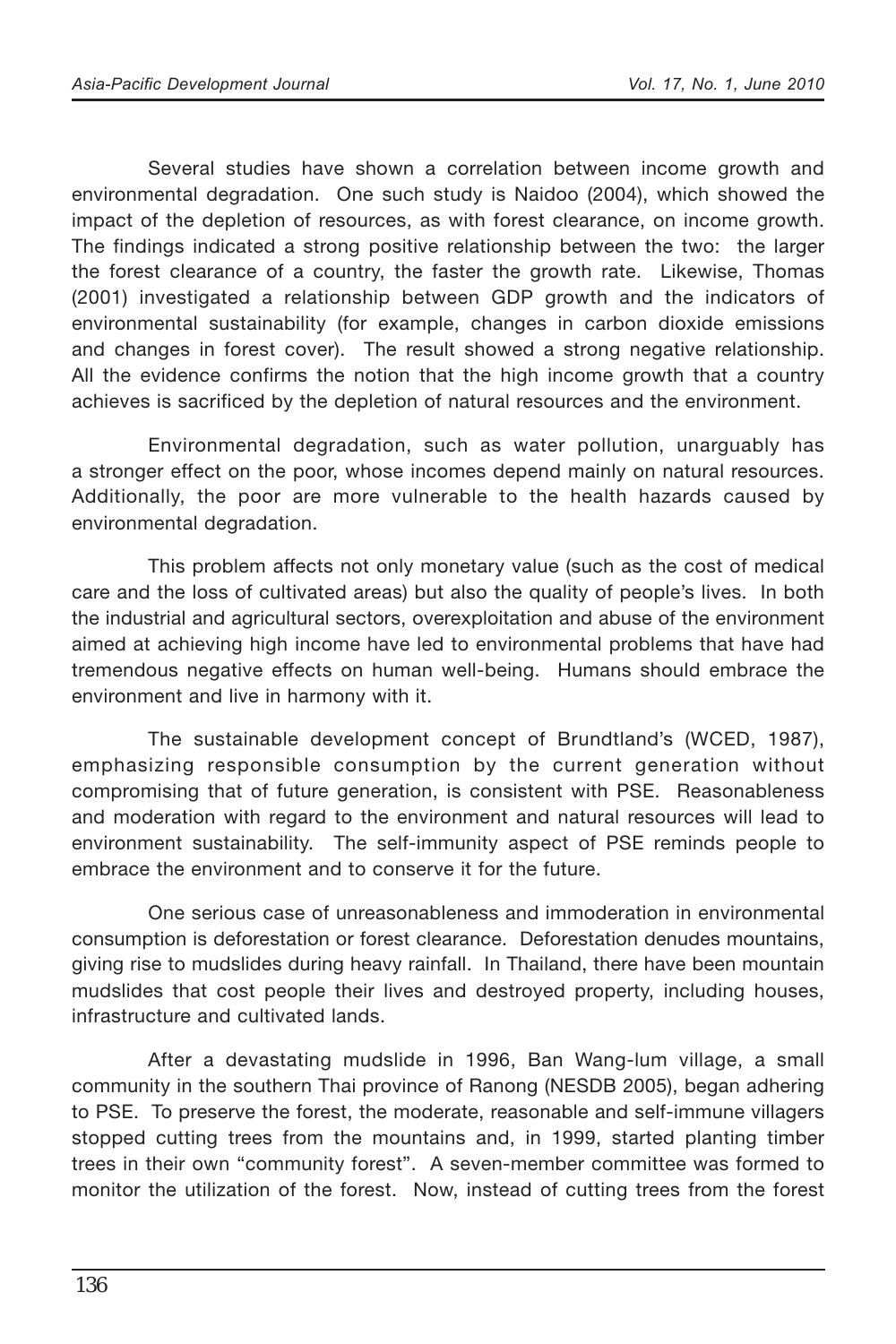for the construction of houses, the villagers use the proceeds from the community forest. The community forest is viewed as a resource for the community's immunity and prevents further depletion of the environment.

Another PSE practice in addressing problems of environment degradation and natural resource depletion is sustainable agriculture. Sustainable agriculture adopts PSE in the sense that one needs to be moderate, reasonable, and selfimmune, together with being hard-working and acquiring knowledge. Sustainable agriculture practices organic farming, which eliminates the use of chemical fertilizer and chemical pesticide. Chemical fertilizer is one of the main causes of soil degradation (that is, soil acidity), which reduces the productivity of crops. Chemical pesticides not only kill insects but also endanger the environment, which in turn harms people. Instead, the natural materials that can be found locally are used to make organic fertilizer and insecticide.

Aiming to make a profit, farmers normally plant mono-crops or cash crops, which are totally dependent on market prices, thereby increasing the farmers' vulnerability to external price shocks. Also, the practice usually harms the environment, as farmers tend to overuse chemical substances to increase production. This type of practice is unsustainable over the long run. To address this problem, the King of Thailand suggested that farmers employ the New Theory of Agriculture, an application of PSE.

The New Theory of Agriculture recommends that farmers follow three-stage procedures. In the first stage, farmers should divide the land into four parts as follows:

- (1) Growing rice (30 per cent);
- (2) Growing vegetable and fruits (30 per cent);
- (3) Water reservoir (30 per cent);
- (4) Residential and other uses (10 per cent), so that they can have food sufficiency or food security.

After farmers have food security, they can expand their production processes and move to commercial activities in the second stage. Finally, in the third stage, they may further expand their production processes and have cooperation in the community in the form of cooperative stores or a rice mill factory (Wibulswasdi and others, 2010, p. 23).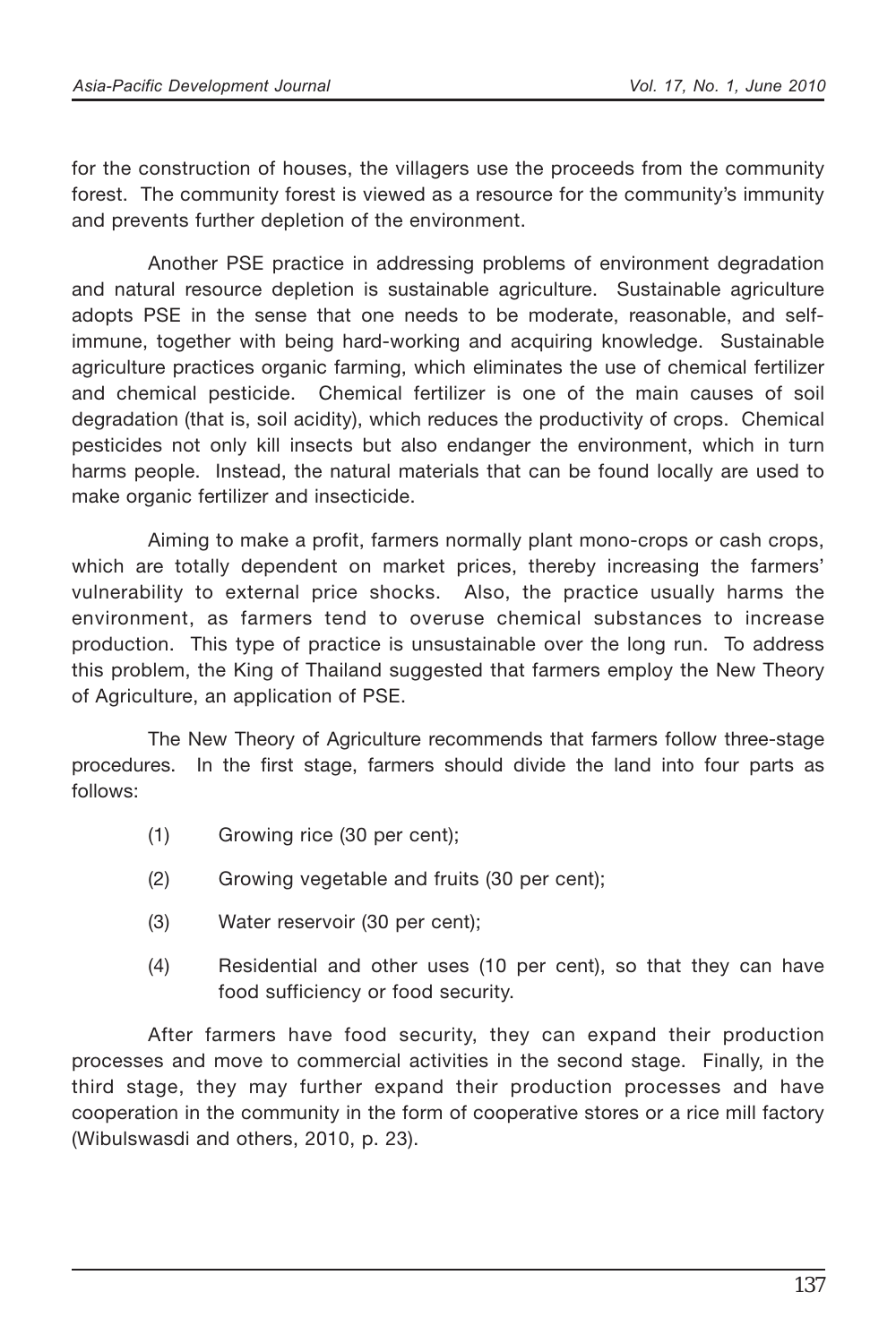The New Theory of Agriculture is a kind of sustainable agriculture, as it promotes integrated farming, which consists of rice, big trees, small plants and other medicinal herbs. Big trees help improve soil retention and provide natural fertilizer, while small plants help retain moisture. Also, prolific wind-blown seeds from trees on hilltops help accelerate natural regeneration (UNDP, 2007, p. 49). This is a kind of farm that helps improve the ecology, conserve the environment, and benefit people's well-being. Several success stories of farmers who employ the New Theory of Agriculture can be witnessed from all over Thailand (see, for example, NESDB, 2004 and RDPB, 2008). These farmers now have better lives and continue to conserve the environment.

The PSE concept on environmental sustainability is applicable not only to rural areas but also to cities. With moderation, reasonableness, self-immunity and awareness of social well-being, people, businesses and public organizations will be more conscious of environment protection.

We can see that the essence of PSE regarding environmental issues is to guide people to live in harmony with nature. By being reasonable and moderate in natural resources utilization (never overexploiting or abusing the environment), and by being self-immune through environmental conservation, people can successfully live in harmony with nature.

#### **Role of government**

Government plays a significant role in the economy, as the market alone sometimes cannot function efficiently or properly. Those concerns about market functions that can impede development, such as asymmetric information, imperfect and missing markets, and law enforcement problems, still require government action. The optimal role of government in building strong institutions and in deepening and facilitating market functions is the key.

With the concepts of moderation, reasonableness, self-immunity, together with the conditions of morality and knowledge, government should be able to achieve an optimal role. A PSE-oriented government will aim at maximizing the welfare of the people while following the middle path. Policymaking should be done with prudence and vigilance, and should be subjected to experience and knowledge assimilation. No policy is launched without careful evaluation in order to avoid a detrimental impact on the economy. In this manner, the economy will be able to withstand any kind of malign shocks from the outside world.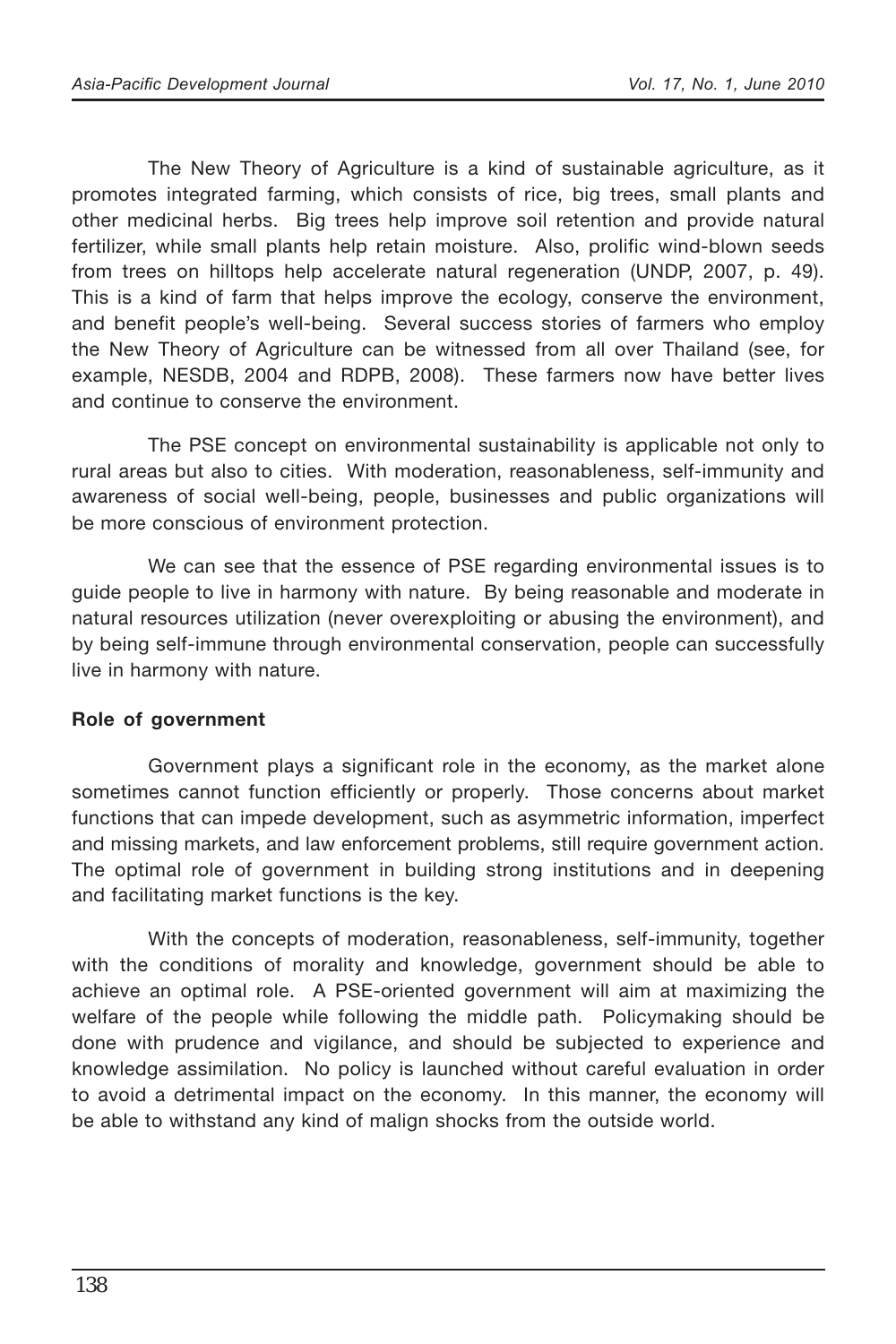Wibulswasdi and others (2010) showed that government could apply PSE to its three main operations: (1) macroeconomic management, (2) government policy design, and (3) planning of development strategy. Under macroeconomic management, government can employ a conservative fiscal policy, a prudent monetary policy, and cautious rules regarding external shocks. In designing a policy, government should apply the PSE concept in order to strengthen people's capacity and emphasize the sufficiency mindset. Lastly, in planning a development strategy, government should not only focus on industrial development, but also pay more attention to rural development for achieving strong communities, quality growth and good quality of life, since weakness in rural areas would lead to severe economic, social and political problems in the future.

The Government of Thailand has thus far applied PSE in designing policies; especially those that help alleviate poverty and encourage communities to be strong and self-reliant. For example, the Government encourages communities to employ the following elements;

- (a) Schemes to reduce expenses through more home production, use of local new materials, energy savings, elimination of costly local entertainment and promotion of local markets;
- (b) Schemes to increase income by encouraging community enterprises, producer groups and local tourism;
- (c) Schemes for local savings;
- (d) Promotion of local leadership and use of community plans;
- (e) Activities to preserve and protect the environment;
- (f) Schemes to promote social capital, including local welfare schemes, community rice mills, and other cooperative schemes (UNDP, 2007, p. 48).

The Bank of Thailand's inflation-targeting policy is also an example of macroeconomic management policy that is influenced by PSE. This policy compromises short-run growth to attain economic stability and sustainable growth in the long run (Bank of Thailand, 1999).

Good governance should also be a product of a PSE-oriented government. Codes of conduct together with the principle of morality, which can be applied at both the individual and government levels, will enforce good conduct, resulting in good governance and a culture of honesty in the government. This good governance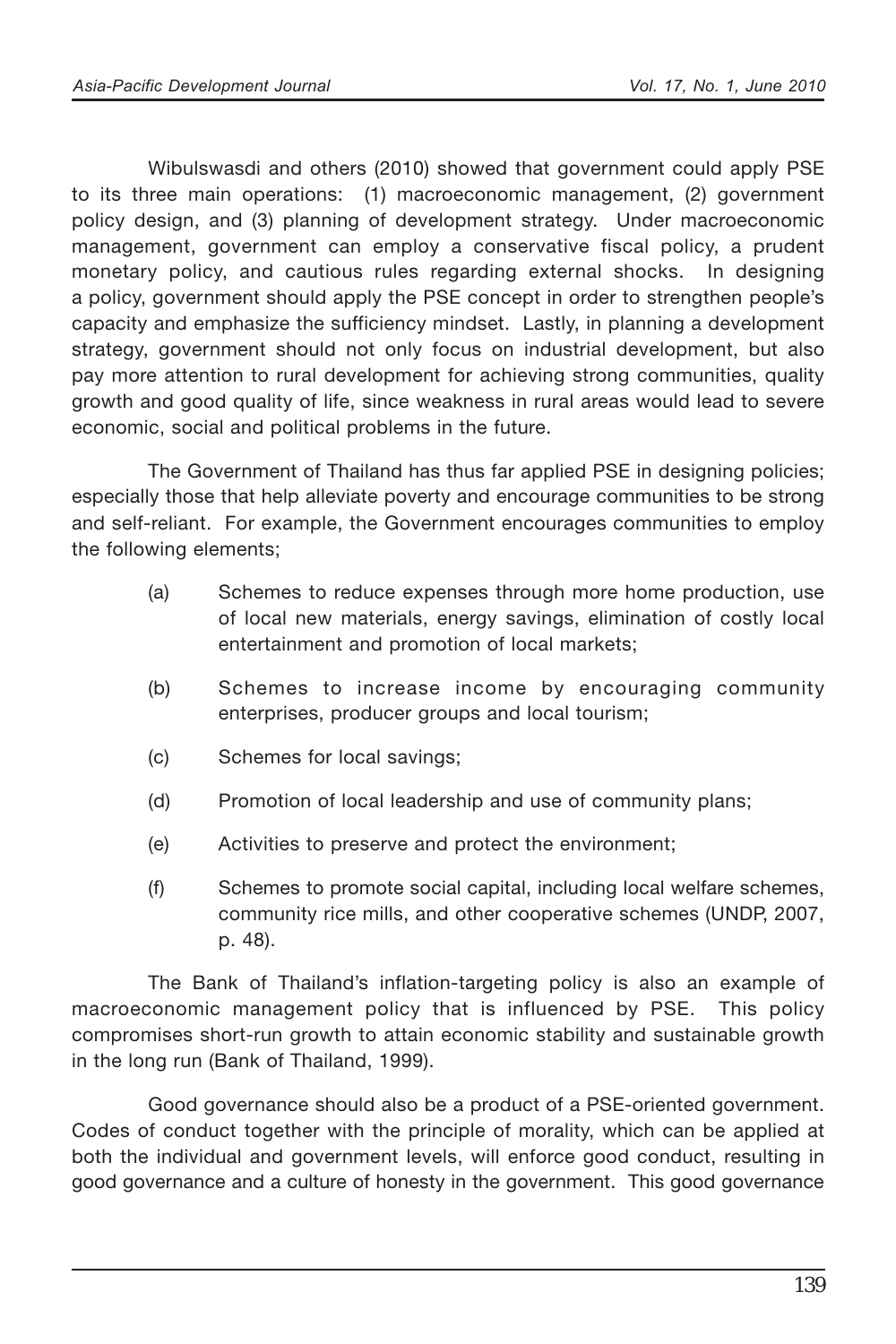will, in turn, create trust in the society. Once people have faith and trust in their government, civic and economic activities will be successfully accomplished and will consequently contribute to the development goals of the nation.

## **IV. CONCLUSION**

From a growth-driven to a sustainable development policy, countries still face clear and present challenges in development. Those challenges stem from dysfunctional institutions, poor quality of people's lives, environmental degradation, and the optimal role of government.

As this paper has argued, the philosophy of sufficiency economy of the King of Thailand conveys a new paradigm for development. Emphasizing the three principles of moderation, reasonableness and self-immunity together with the two conditions of knowledge and morality, this philosophy helps address those development challenges.

Trustworthiness, honesty, integrity, sharing, and altruism, the important elements of PSE, can be considered the social capital embedded in society that encourages proper economic and non-economic activities. PSE acts as an informal institution that can substitute for a formal institution in cases of a dysfunctional or missing formal institution. It also helps shape strong formal social capital in the society.

One of the most important applications of the PSE is to help improve human well-being. The PSE emphasizes the self-reliance of an individual and of a community, together with the essentials of education. Poverty reduction can be achieved, by which PSE helps people reduce vulnerability, build their own capability to shape their lives, and have choices.

With the PSE mindset, people will be moderate, reasonable and selfimmune; therefore, they will not overexploit or abuse the environment or natural resources. They will embrace the environment, conserve it for the future and live in harmony with nature.

Finally, a government with a PSE mindset would be able to achieve the optimal role in maximizing its people's welfare. Such a government will make policy with prudence and vigilance, resulting in good governance and a culture of honesty.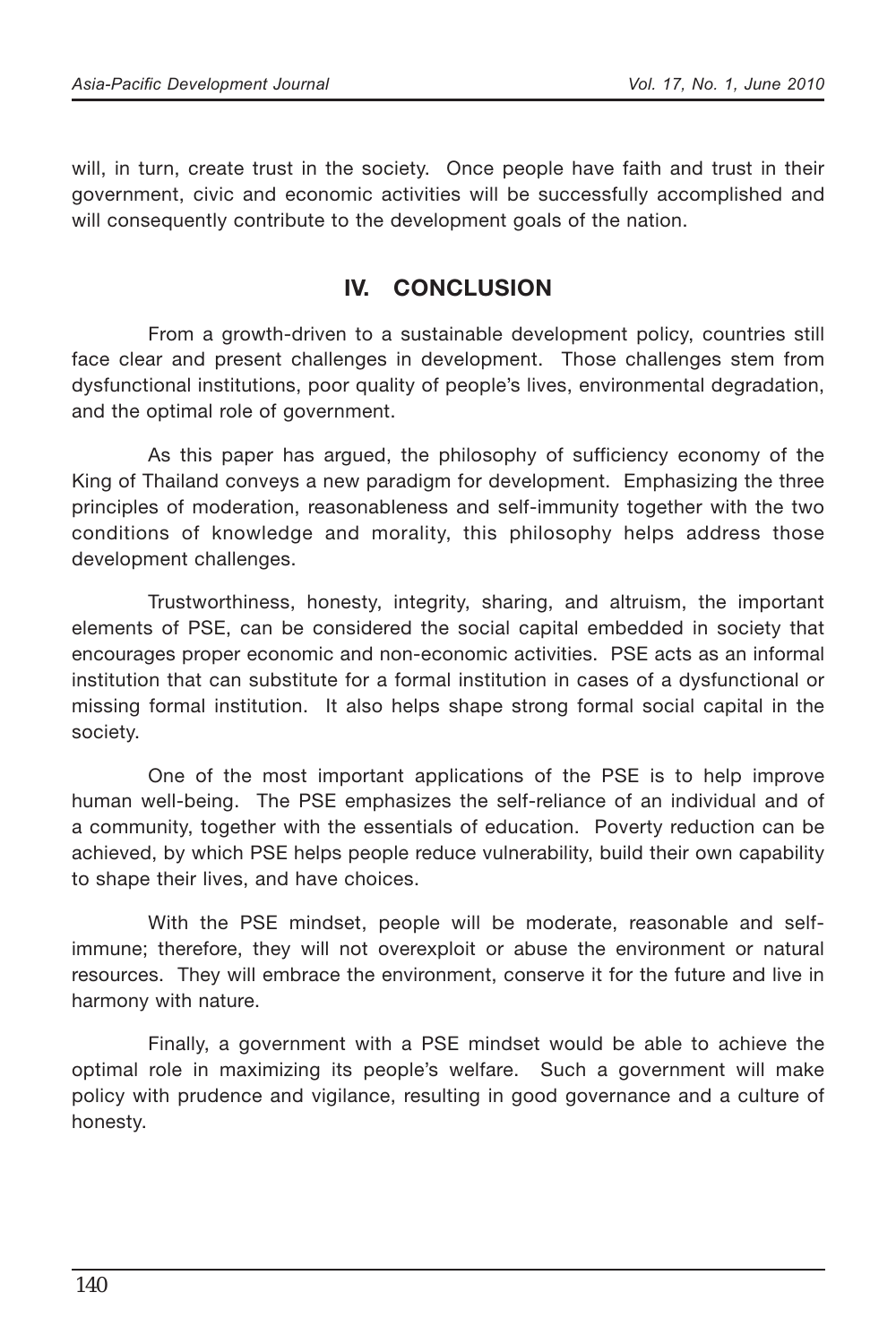### **REFERENCES**

Adelman, Irma (1999). The role of government in economic development. Department of Agricultural and Resource Economics and Policy, Working Paper No. 890. California: University of California. Available from www.iseg.utl.pt/disciplinas/mestrados/dci/ adelman.pdf.

ADB. See Asian Development Bank.

Asian Development Bank (1997). *Emerging Asia: Changes and Challenges*. Manila: ADB.

- Bank of Thailand (1999). Monetary policy: inflation targeting and the philosophy of sufficiency economy. Paper presented at the Philosophy of Sufficiency Economy Conference, Chonburi, Thailand, 18-19 December.
- Bardhan, Pranab (2001). Distributive conflicts, collective action, and institutional economics. In *Frontiers of Development Economics: the Future in Perspective*, Gerald M. Meier, and Joseph E. Stiglitz, eds. New York: Oxford University Press.
- Bojö, Jan. (1996). The cost of land degradation in Sub-Saharan Africa. *Ecological Economics*, vol. 16, No. 2, pp. 161-173.
- Buasai, L. ed. (2006). *เศรษฐกิจพอเพียง ร่วมเรียนรู้ สานข่าย ขยายผล*. Thailand Research Fund. (Bangkok: Amarin Printing).
- Collier, Paul (1998). Social capital and poverty. Social Capital Initiative Working Paper No. 4. Washington, D.C.: World Bank, Social Development Department. Available from http:// siteresources.worldbank.org/INTRANETSOCIALDEVELOPMENT/882042-1111750197177/ 20502364/SCI-WPS-04.pdf.
- Dasgupta, Partha (2005). Economics of social capital. *Economic Record*, vol. 81, No. 255 (Special Issue), pp. s2-s21.
- Domar, Evsey D. (1957). *Essays in the Theory of Economic Growth.* New York: Oxford University Press.
- El-Ghannam, Ashraf Ragab (2002). The determinants of social well-being, economic development, and development index in the third world countries. *Perspectives on Global Development and Technology*, vol. 1, No. 1, pp. 51-69.
- Harrod, R.F. (1939). An essay in dynamic theory. *Economic Journal*, vol. 49, No. 193, pp. 14-33. Available from www.sonoma.edu/users/e/eyler/426/harrod1.pdf.
- Iyer, Sriya, Michael Kitson, and Bernard Toh (2005). Social capital, economic growth and regional development. *Regional Studies*, vol. 39, No. 8, pp. 1015-1040.
- Knack, Stephen, and Philip Keefer (1997). Does social capital have an economic payoff? A cross-country investigation. *Quarterly Journal of Economics*, vol. 112, No. 4, pp. 1251- 1288. Available from www.hec.unil.ch/docs/files/21/280/knack\_keefer\_1997.pdf.
- Krueger, Anne O. (1990). Government failures in development. *Journal of Economic Perspectives*, vol. 4, No. 3, pp. 9-23.
- Kuznets, Simon (1955). Economic growth and income inequality. *American Economic Review*, vol. 45, No. 1, pp. 1-28. Available from www.seyan.info/files/Economics growth and income inequality\_Kuznets\_AER55.pdf.
- Lewis, William A. (1955). *The Theory of Economic Growth*. London: Allen and Unwin.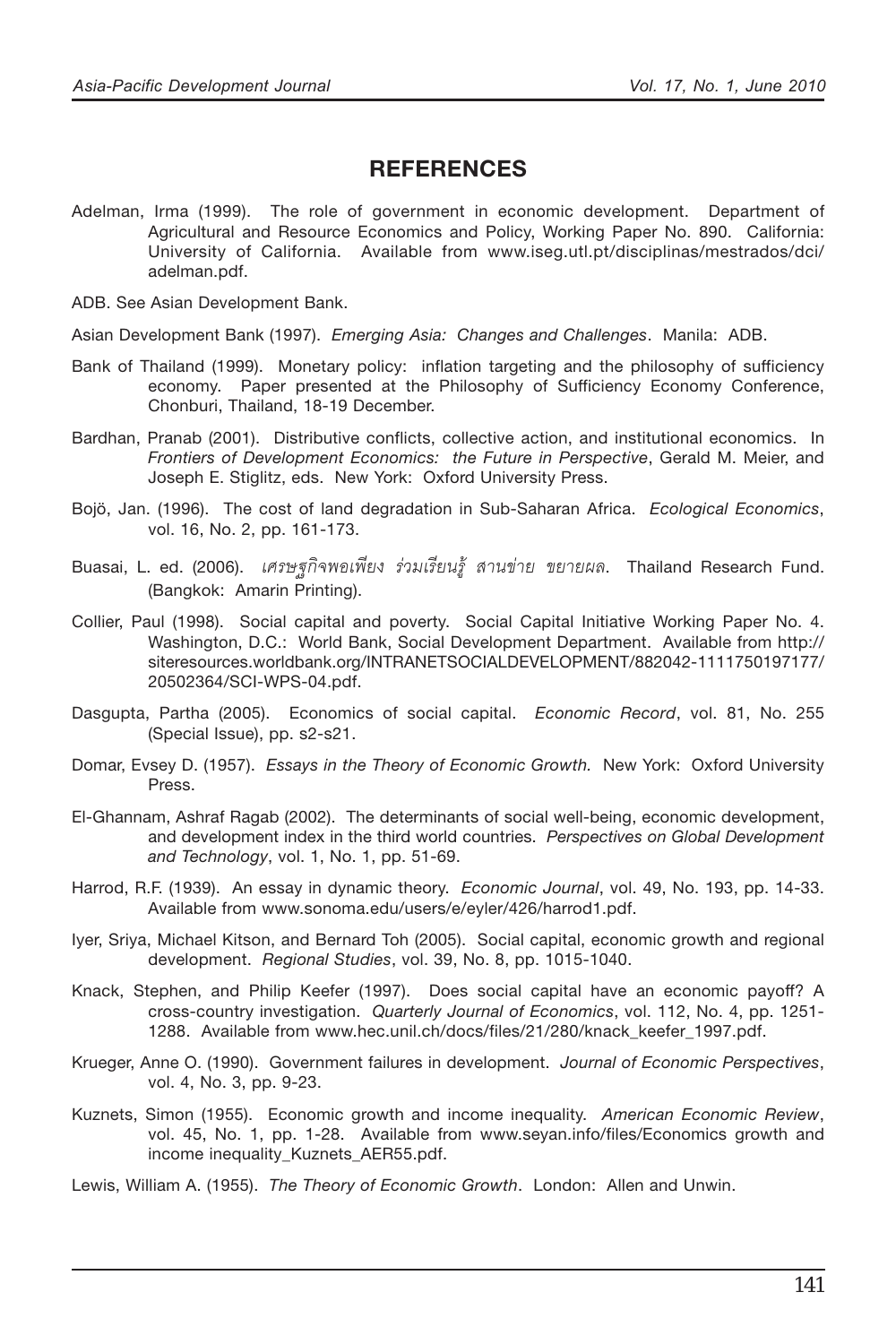- Meier, Gerald M. (2001). The old generation of development economist and the new. In *Frontiers of Development Economics: The Future in Perspective*, Gerald M. Meier, and Joseph E. Stiglitz, eds. New York: Oxford University Press.
- Mongsawad, Prasopchoke (2007). The philosophy of sufficiency economy and economic management. *NIDA Development Journal,* No.1/2550, pp. 159-180. (in Thai)
- Naidoo, Robin (2004). Economic growth and liquidation of natural capital: the case of forest clearance. *Land Economics*, vol. 80, No. 2, pp. 194-208.
- Narayan, Deepa (1999). *Bonds and Bridges: Social Capital and Poverty*. Washington, D.C.: World Bank. Available from www.psigeorgia.org/pregp/files/social%20capital.pdf.
- National Economic and Social Development Board (NESDB) (2004). ตัวอย่างเศรษฐกิจพอเพียง  $\tilde{\eta}$ ข้าพเจ้ารู้จัก. Bangkok: V.P. Graphic and Printing Ltd.

(2005). *°√≥'»÷°…" ™ÿ¡™π‡»√…∞°'®æÕ‡æ'¬ß*. Bangkok: NESDB.

- NESDB. See National Economic and Social Development Board.
- Nurkse, Ragnar (1953). Problems of Capital Formation in Underdeveloped Countries. 2<sup>nd</sup> ed. Oxford: Basil Blackwell.
- Prebisch, Raul (1962). The economic development of Latin America and its principal problems. *Economic Bulletin for Latin America*, vol. 7, No. 1, pp. 1-22.
- RDPB. See Thailand, Office of the Royal Development Project Board.
- Rodrik, Dani (2002). After neoliberalism, what? Paper presented at the Alternative Neoliberalism Conference, the New Rules for Global Finance Coalition, Washington, D.C., 23-24 May. Available from www.new-rules.org/Docs/afterneolib/rodrik.pdf.
- Rosenstein-Rodan, P.N. (1943). Problems of industrialization of Eastern and South-Eastern Europe. *Economic Journal*, vol. 53, No. 210/211, pp. 202-211. Available from cedec.wustl.edu/ azariadis/teaching/e5861Fl07/papers/RosensteinRodan\_ej43.pdf.
- Rostow, W.W. (1960). *The Stages of Economic Growth: A Non-Communist Manifesto*. Cambridge: Cambridge University Press.
- Singer, H.W. (1950). U.S. foreign investment in underdeveloped areas: the distribution of gains between Investing and borrowing countries. *American Economic Review*, vol. 40, No. 2, pp. 473-485.
- Stiglitz, Joseph E. (2002). *Globalization and its Discontent*s. London: Penguin Books.

(2006). Good numbers gone bad. *Fortune*, vol. 154, No. 7 (2 October), p. 30. Available from money.cnn.com/magazines/fortune/fortune\_archive/2006/10/02/8387507/index.htm.

- Thailand, Office of the Royal Development Project Board (2008). *การประกวดผลงานตามปรัชฌา เศรษฐกิจพอเพียง*. Bangkok: RDPB.
- Thomas, Vinod (2001). Revisiting the challenge of development. *Frontiers of Development Economics: The Future in Perspective*, Gerald M. Meier, and Joseph E. Stiglitz, eds. New York: Oxford University Press.
- Thomas, Vinod, and others (2000). *The Quality of Growth.* New York: Oxford University Press.